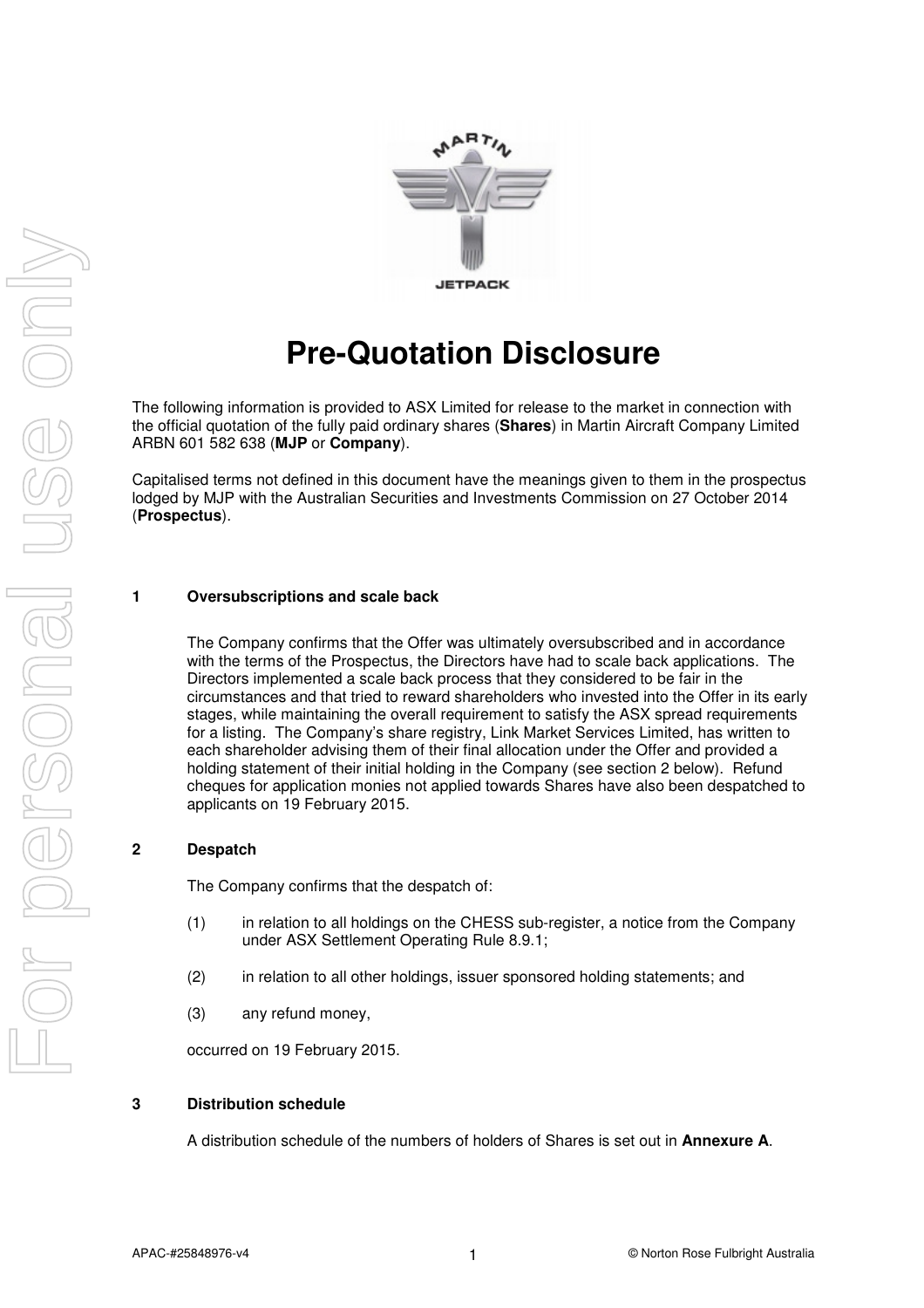#### **4 Statement of 20 largest holders**

A statement of the 20 largest holders of Shares is set out in **Annexure B**.

#### **5 ASX restricted securities**

The following securities are subject to ASX imposed restriction from the date of quotation of MJP on ASX:

| <b>Restriction period</b>                             | <b>Number of securities</b>                  | <b>Release date</b> |
|-------------------------------------------------------|----------------------------------------------|---------------------|
| 24 months from quotation                              | 67,389,024 Shares                            | 24 February 2017    |
| 24 months from quotation                              | 1,800,000 Options<br>exercisable at NZ\$0.43 | 24 February 2017    |
| 24 months from quotation                              | 316,670 Options exercisable<br>at NZ\$0.24   | 24 February 2017    |
| 24 months from quotation                              | 3,000,000 Options<br>exercisable at NZ\$0.24 | 24 February 2017    |
| 12 months from the date of<br>issue of the securities | 58,056 Shares                                | 5 June 2015         |
| 12 months from the date of<br>issue of the securities | 110,000 Shares                               | 24 June 2015        |
| 12 months from the date of<br>issue of the securities | 472,014 Shares                               | 14 July 2015        |
| 12 months from the date of<br>issue of the securities | 20,368 Shares                                | 18 July 2015        |
| 12 months from the date of<br>issue of the securities | 66,202 Shares                                | 17 August 2015      |
| 12 months from the date of<br>issue of the securities | 100,834 Shares                               | 28 August 2015      |
| 12 months from the date of<br>issue of the securities | 163,197 Shares                               | 2 September 2015    |
| 12 months from the date of<br>issue of the securities | 2,989,818 Shares                             | 30 September 2015   |

#### **6 Voluntary escrow**

The total number of Shares subject to voluntary escrow is 46,691,060. The Shares in voluntary escrow are in addition to the ASX restricted securities in section 5 above.

The escrow period applying to the Shares subject to voluntary escrow is from the date of quotation of the Shares on ASX to 1 December 2015.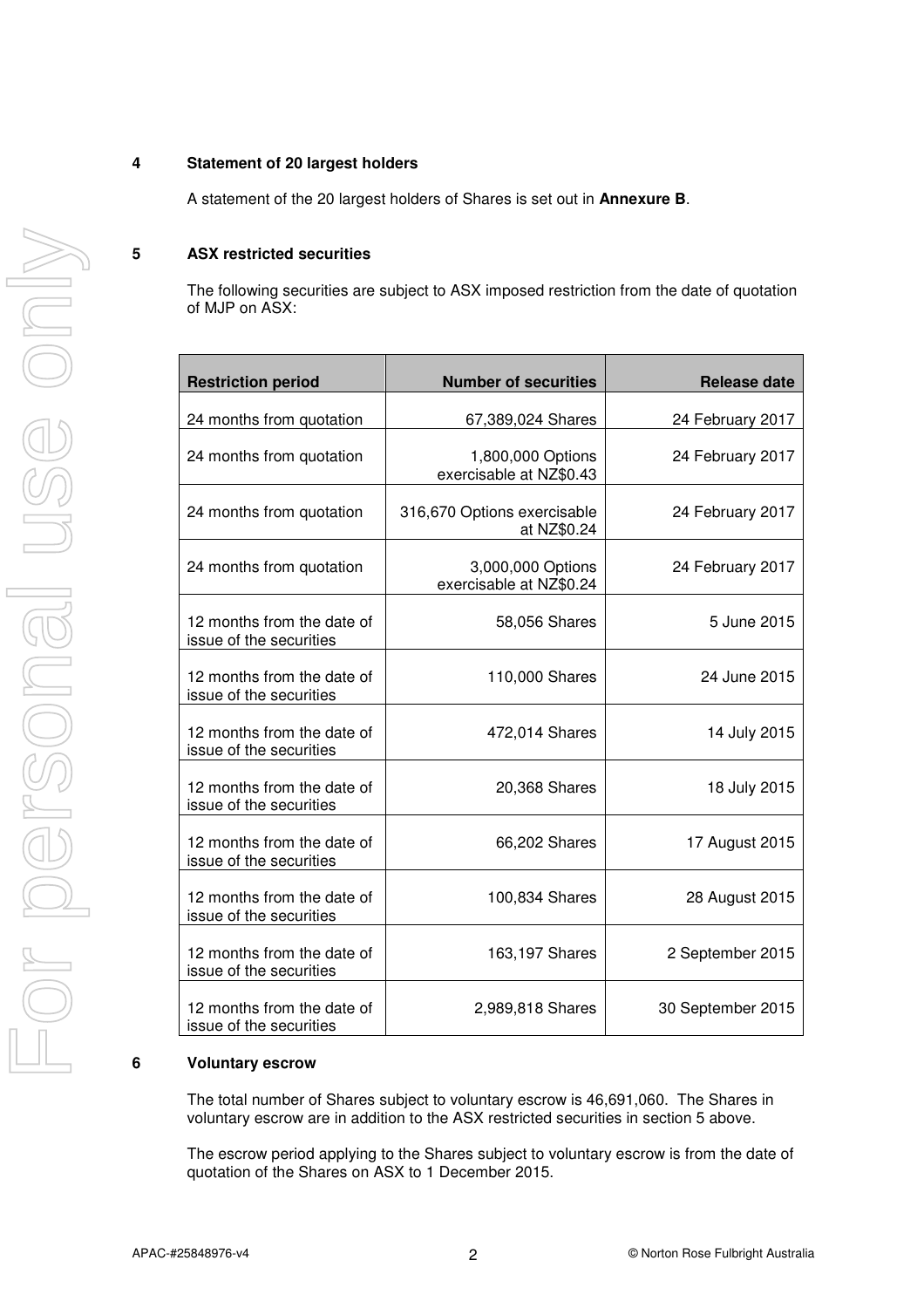#### **7 Axstra Capital – IPO lead advisor**

- 7.1 As noted in section 9.3.1 of the Prospectus, in its capacity as IPO lead advisor to MJP, Axstra Capital Pty Ltd (**Axstra**) is entitled to a success fee, payable partly in cash and partly in equity at Axstra's election. As a result of the maximum subscription proceeds of A\$27,000,000 being raised under the Offer and the resulting market capitalisation of the Company on admission to ASX, Axstra is entitled to a success fee of approximately A\$752,000 in total, which will be paid partly in cash and partly in new Shares.
- 7.2 Axstra has agreed to the issue of 665,000 Shares to its related entity Teldar Capital Pty Ltd (**Teldar Capital**) in part satisfaction of its proportion of the success fee. The remaining balance of the success fee payable to Axstra will be paid by the Company in cash.
- 7.3 Pursuant to the arrangements between Axstra and John Diddams set out in section 12.2 of the Prospectus, Axstra has directed the payment of the remaining proportion of its success fee in cash and new Shares to related entities of John Diddams as follows:
	- Whitfield Investments Pty Ltd (**Whitfield Investments**) 725,000 Shares
	- Galdarn Pty Ltd (**Galdarn**) 125,000 Shares

The balance of the Axstra success fee payable by Axstra to John Diddams will be paid in cash.

7.4 All Shares issued to Whitfield Investments, Galdarn and Teldar Capital pursuant to the success fee arrangement for the IPO are classified as restricted securities and will be subject to an ASX escrow period of 24 months from the date of quotation of the Shares on ASX.

#### **8 Options on issue**

A table setting out the options on issue as at the date of listing, together with exercise periods is set out in **Annexure C**.

In addition to the options set out in **Annexure C**, the Board has granted a total of 800,000 options as part of an incentive package to fill the vacant position within the Company of Manager of Flight Operations. The Company is aiming to fill that position following the listing of the Company and the options will be formally allocated to the recipient of that role at the time of employment.

There are also 500,000 warrants on issue, exercisable at NZ\$0.20 per warrant on or before 28 May 2015.

#### **9 Kuang-Chi Science Limited – purchase of existing shares and Convertible Notes**

In accordance with the terms of the Investment Agreement between Kuang-Chi Science Limited (**KCS**) and MJP (as disclosed in the Third Supplementary Prospectus dated 14 January 2015), prior to listing KCS has completed the purchase of 14,950,000 Shares from existing shareholders in MJP.

As a result of the purchase of 14,950,000 Shares, the maximum value of Convertible Notes which KCS may subscribe for in the future is A\$23,020,000 convertible into Shares at A\$0.40 per Share.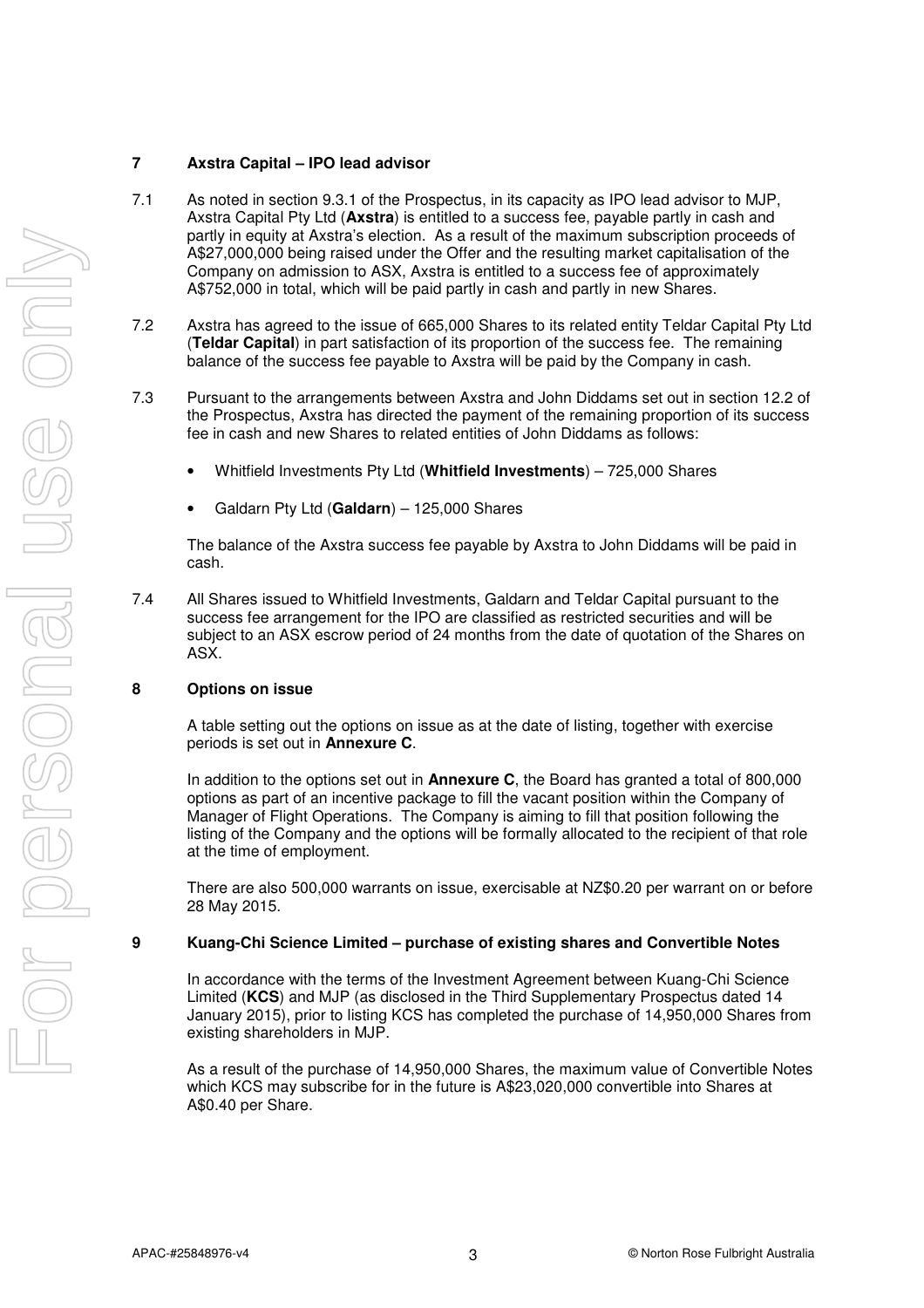#### **10 Confirmation that ASX listing rule 10.1 does not apply to potential acquisition of joint venture interest**

- 10.1 As disclosed in the Third Supplementary Prospectus, KCS may sell its 51% interest in a Hong Kong incorporated joint venture company (**HKCo**) to MJP within 30 months of MJP's admission to the official list of ASX, in consideration for the issue of up to 89,250,000 fully paid ordinary shares at A\$0.40 each, and otherwise in accordance with the terms specified in the Third Supplementary Prospectus (the **Potential Acquisition**).
- 10.2 ASX has confirmed to MJP in writing that ASX listing rule 10.1 will not apply to the Potential Acquisition, on the condition that the terms of the Potential Acquisition are not varied.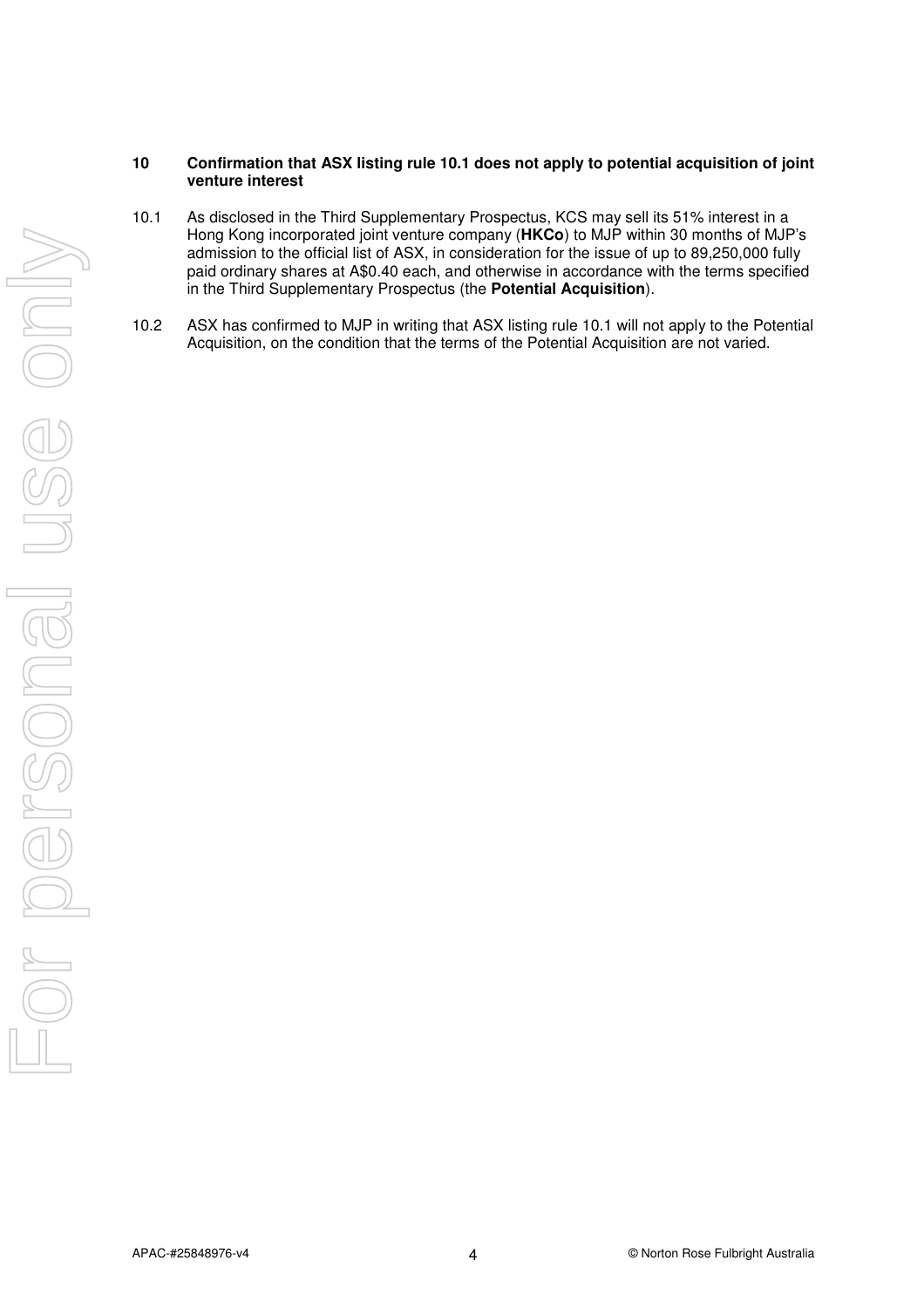## **Annexure A– Distribution Schedule**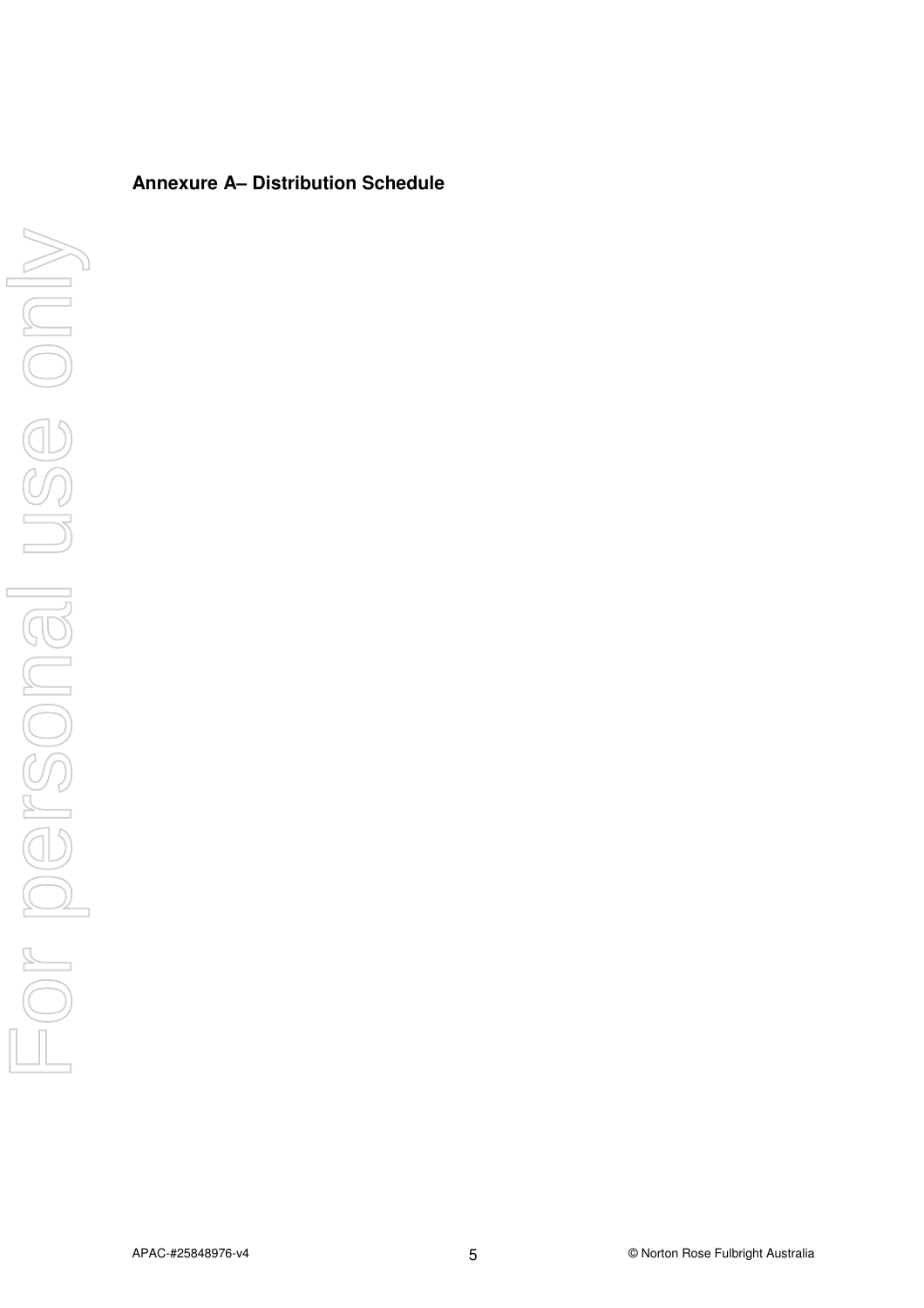

### **MARTIN AIRCRAFT COMPANY LIMITED**

#### **INVESTOR RANGES FRIDAY 20 FEBRUARY 2015**

| <b>Holding Type: Issuer</b> | <b>Security Group: ORD ORD SHARES</b> |                                                                                                                                      |
|-----------------------------|---------------------------------------|--------------------------------------------------------------------------------------------------------------------------------------|
|                             |                                       |                                                                                                                                      |
|                             |                                       |                                                                                                                                      |
|                             |                                       |                                                                                                                                      |
| 0                           | 0                                     | .00                                                                                                                                  |
| 240                         | 1,200,000                             | .49                                                                                                                                  |
| 288                         |                                       | .69                                                                                                                                  |
| 113                         | 5,669,470                             | 2.32                                                                                                                                 |
| 108<br>749                  | 239,305,967                           | 94.46<br>97.96                                                                                                                       |
| <b>Holding Type : CHESS</b> |                                       |                                                                                                                                      |
|                             |                                       | .00                                                                                                                                  |
|                             |                                       | .32                                                                                                                                  |
| 52                          | 360,903                               | .15                                                                                                                                  |
| 28                          | 857,291                               | .35                                                                                                                                  |
| 6                           | 2,984,947                             | 1.22                                                                                                                                 |
| 243                         |                                       | 2.04                                                                                                                                 |
|                             |                                       |                                                                                                                                      |
| 0                           | 0                                     | .00<br>.81                                                                                                                           |
|                             |                                       | .84                                                                                                                                  |
|                             |                                       | 2.67                                                                                                                                 |
| 114                         | 233,743,905                           | 95.68                                                                                                                                |
| 992                         | 244,294,108                           | 100.00                                                                                                                               |
|                             |                                       |                                                                                                                                      |
|                             |                                       |                                                                                                                                      |
|                             |                                       |                                                                                                                                      |
|                             |                                       |                                                                                                                                      |
|                             |                                       |                                                                                                                                      |
|                             |                                       |                                                                                                                                      |
|                             |                                       |                                                                                                                                      |
|                             |                                       |                                                                                                                                      |
|                             |                                       |                                                                                                                                      |
|                             |                                       |                                                                                                                                      |
|                             |                                       |                                                                                                                                      |
|                             |                                       |                                                                                                                                      |
|                             |                                       |                                                                                                                                      |
|                             |                                       |                                                                                                                                      |
|                             | 0<br>157<br>397<br>340<br>141         | 1,677,539<br>230,758,958<br>0<br>785,000<br>4,988,141<br><b>Totals for Security Group ORD</b><br>1,985,000<br>2,038,442<br>6,526,761 |

**end of report**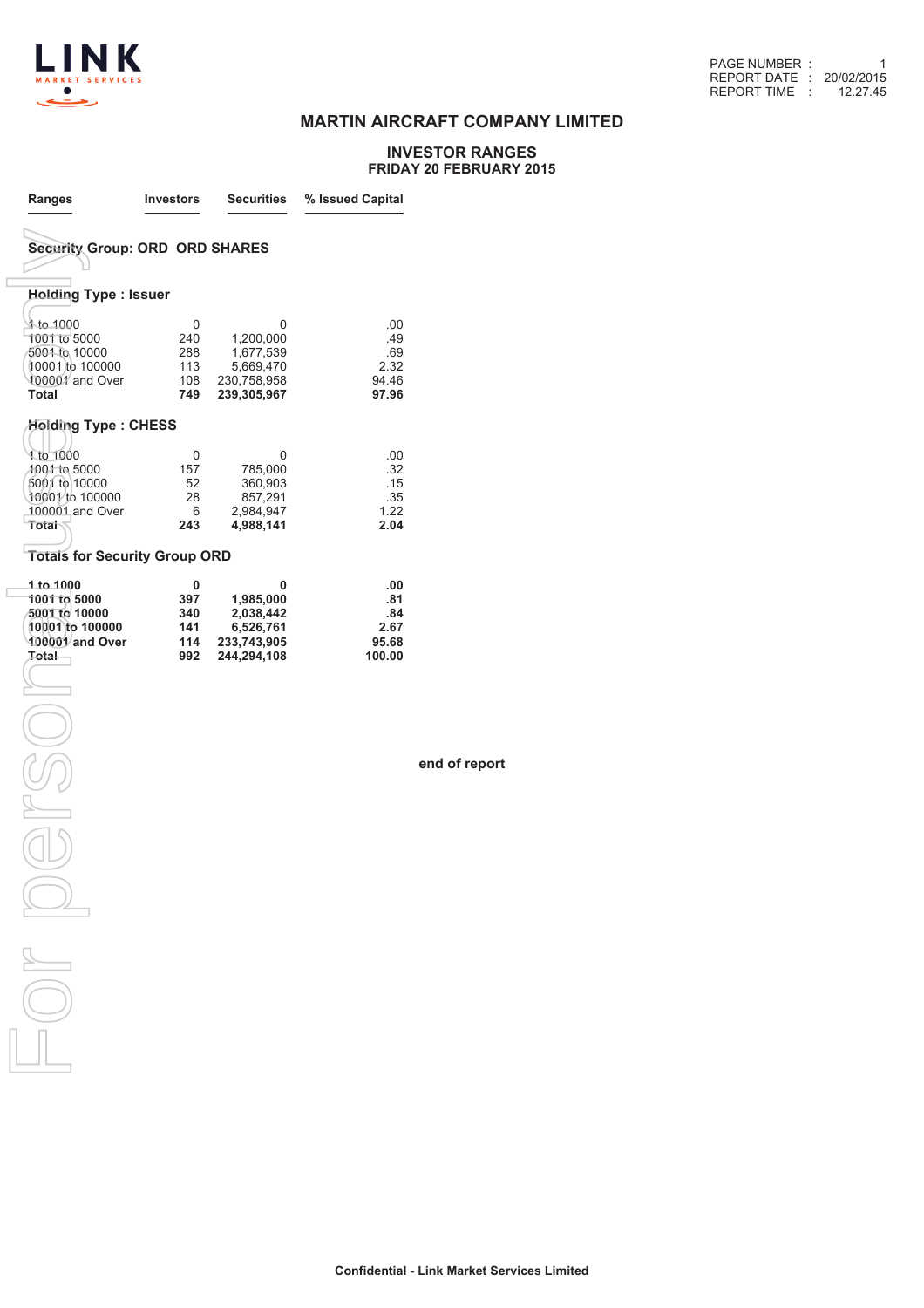## **Annexure B – Largest 20 Shareholders**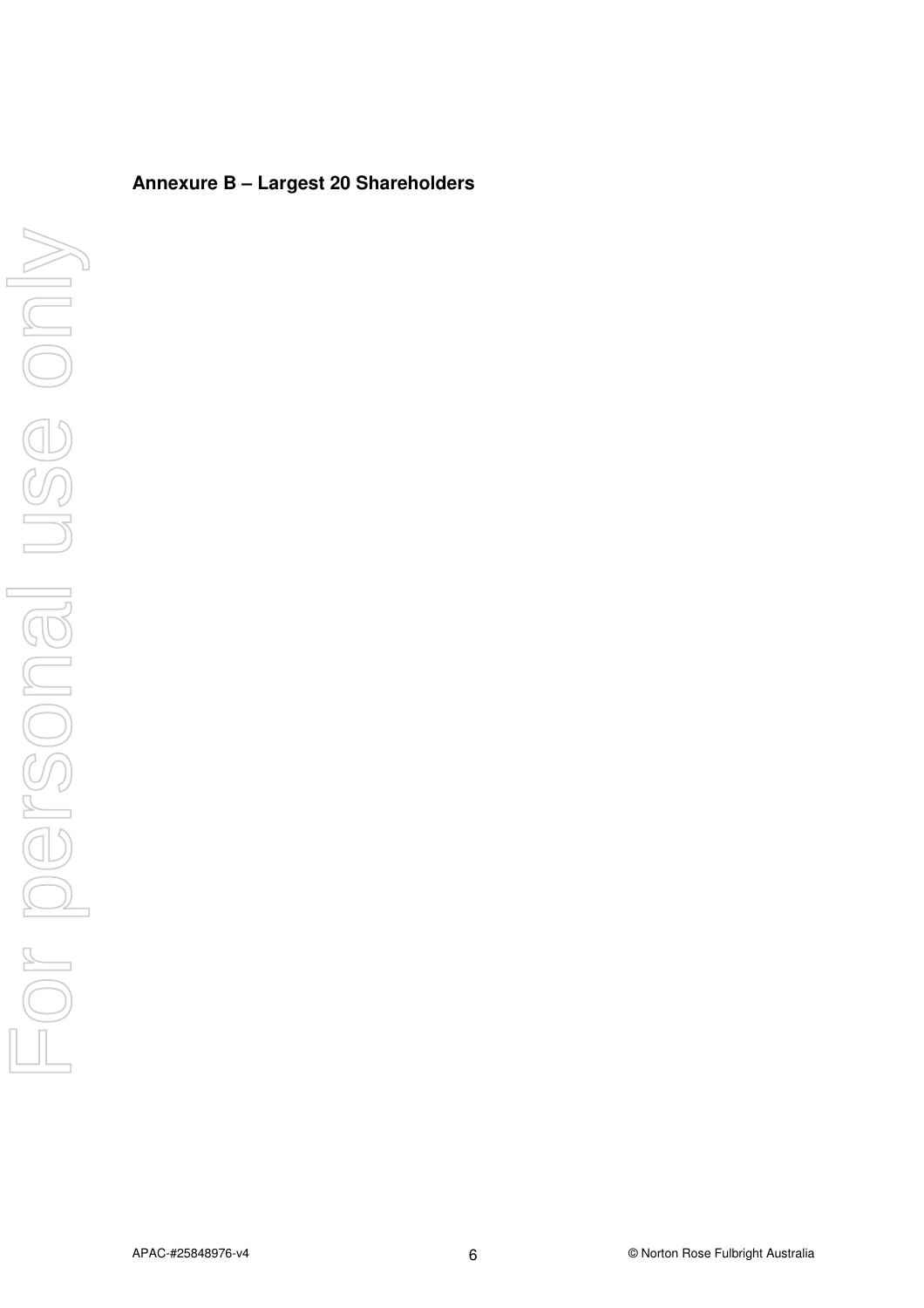

## **MARTIN AIRCRAFT COMPANY LIMITED**

#### **FIRST 20 INVESTORS REPORT FRIDAY 20 FEBRUARY 2015**

| Rank | Investor                                           | <b>Current</b><br><b>Balance</b> | % Issued<br><b>Capital</b> |
|------|----------------------------------------------------|----------------------------------|----------------------------|
|      | Sec. Group: ORD - ORD SHARES                       |                                  |                            |
|      | KUANGCHI SCIENCE LIMITED                           | 55,763,636                       | 22.83%                     |
|      | <b>NO8 VENTURES NOMINEES LTD</b>                   | 46,691,060                       | 19.11%                     |
|      | <b>GLENN NEIL MARTIN</b>                           | 38,658,642                       | 15.82%                     |
|      | STEPHEN PAUL JOHN MATTHEWS                         | 14,019,780                       | 5.74%                      |
| 5    | THE DAVID HUNTER<br>SUPERANNUATION FUND            | 12,129,450                       | 4.97%                      |
| 6    | REORIENT FINANCIAL MARKETS<br><b>LIMITED</b>       | 11,686,364                       | 4.78%                      |
|      | MINTO GLOBAL LTD                                   | 7,040,000                        | 2.88%                      |
| 8    | OSCAR TIME LIMITED                                 | 3,333,334                        | 1.36%                      |
| 9    | HAIYIN EQUITY INVESTMENT FUND<br>LP                | 2,875,000                        | 1.18%                      |
| 10   | ZDENEK RICAR OPATOVICKA<br>1315/1 1100 PRAHA 1     | 2,683,340                        | 1.10%                      |
| 41   | WHITFIELD INVESTMENTS PTY LTD                      | 1,450,000                        | .59%                       |
| 12   | RICHARD JOHN LAUDER                                | 1,388,760                        | .57%                       |
| 13   | EMDACO (JEAN-LUC DOURSON)                          | 1,361,470                        | .56%                       |
| 14   | JANE ELIZABETH MASKILL                             | 1,147,400                        | .47%                       |
| 15   | JOHN GERALD MASKILL                                | 1,147,400                        | .47%                       |
| 16   | JOHN MCCONNELL                                     | 1,095,000                        | .45%                       |
| 17   | JOHN MCCONNELL MCCONNELL<br>SUPERANNUATION PTY LTD | 1,064,773                        | .44%                       |
| 18   | <b>HARRY DEVONISH</b>                              | 1,000,000                        | .41%                       |